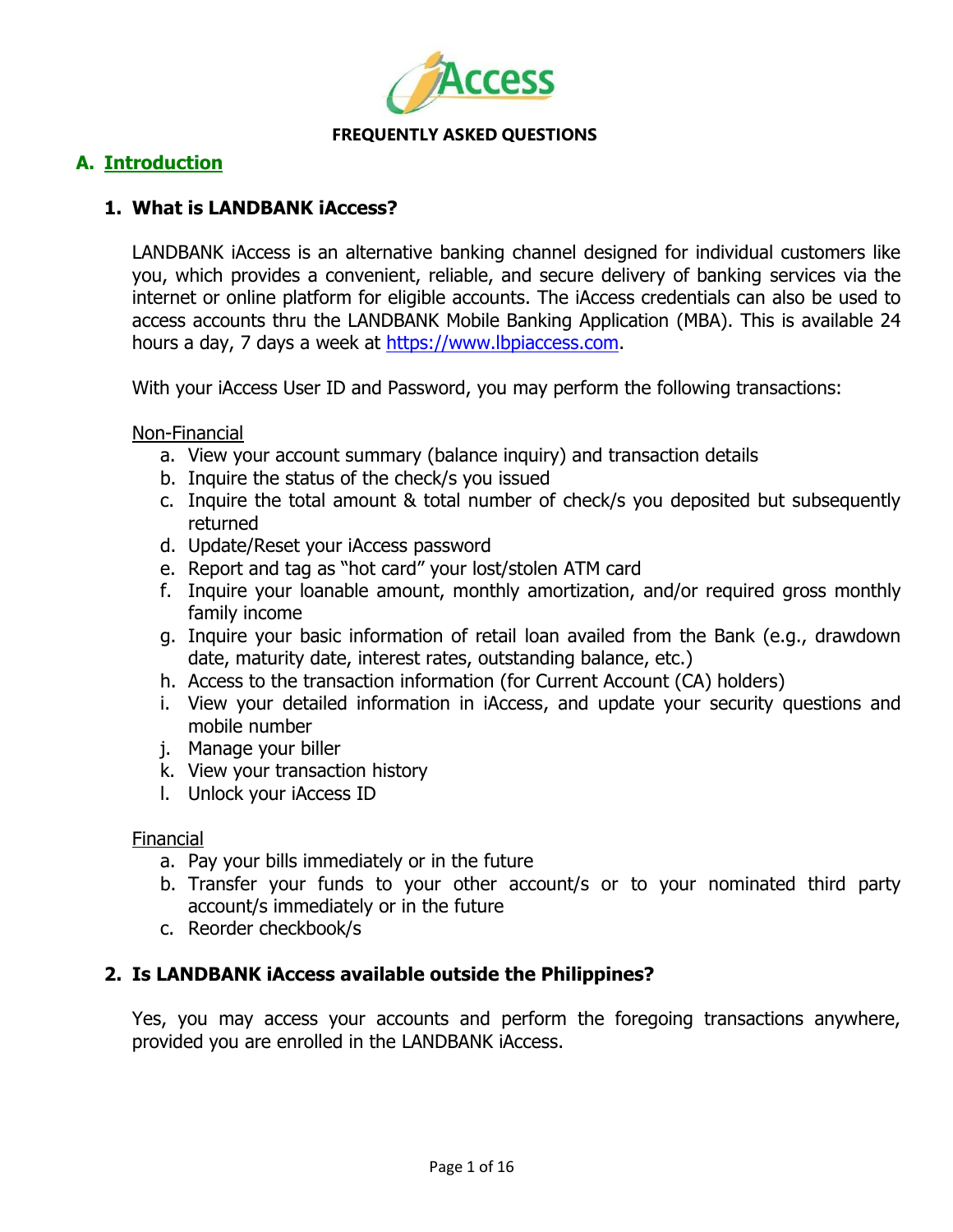

# **B. Enrollment**

# **1. Who are qualified to enroll in LANDBANK iAccess?**

Individual depositors (single and joint accounts) are qualified to enroll in LANDBANK iAccess.

### **2. What types of deposit accounts can I enroll?**

Any of the following individual peso deposit account/s can be enrolled in LANDBANK iAccess:

- a. Savings Account with ATM access
- b. Regular Current Account
- c. Regular Interest Bearing Current Account
- d. Current Account with ATM access
- e. Interest Bearing Current Account with ATM access

\*Passbook accounts are not eligible for enrollment.

### **3. How can deposit accounts be enrolled?**

- a. Registration of individual depositor to iAccess facility may be done thru any of the following:
	- 1. For new deposit account
		- i. Thru the online LANDBANK"s Digital Onboarding System (DOBS) or thru the Branch digital corner, subject to the following:
			- $\triangleright$  The client shall complete the account opening procedures in any LANDBANK Branch; and
			- $\triangleright$  The client shall accomplish the LANDBANK iAccess Enrollment and Maintenance Agreement (LI-EMA)\* if he/she intends to enroll third-party account/s for intrabank fund transfer services
		- ii. Thru the accomplishment of LI-EMA (for clients who opted for the manual account opening which shall also include New Accounts Clerk (NAC)-assisted account opening thru DOBS). Manual inputting/registration of client details shall be done thru the iAccess back-end application by the Branch of Account.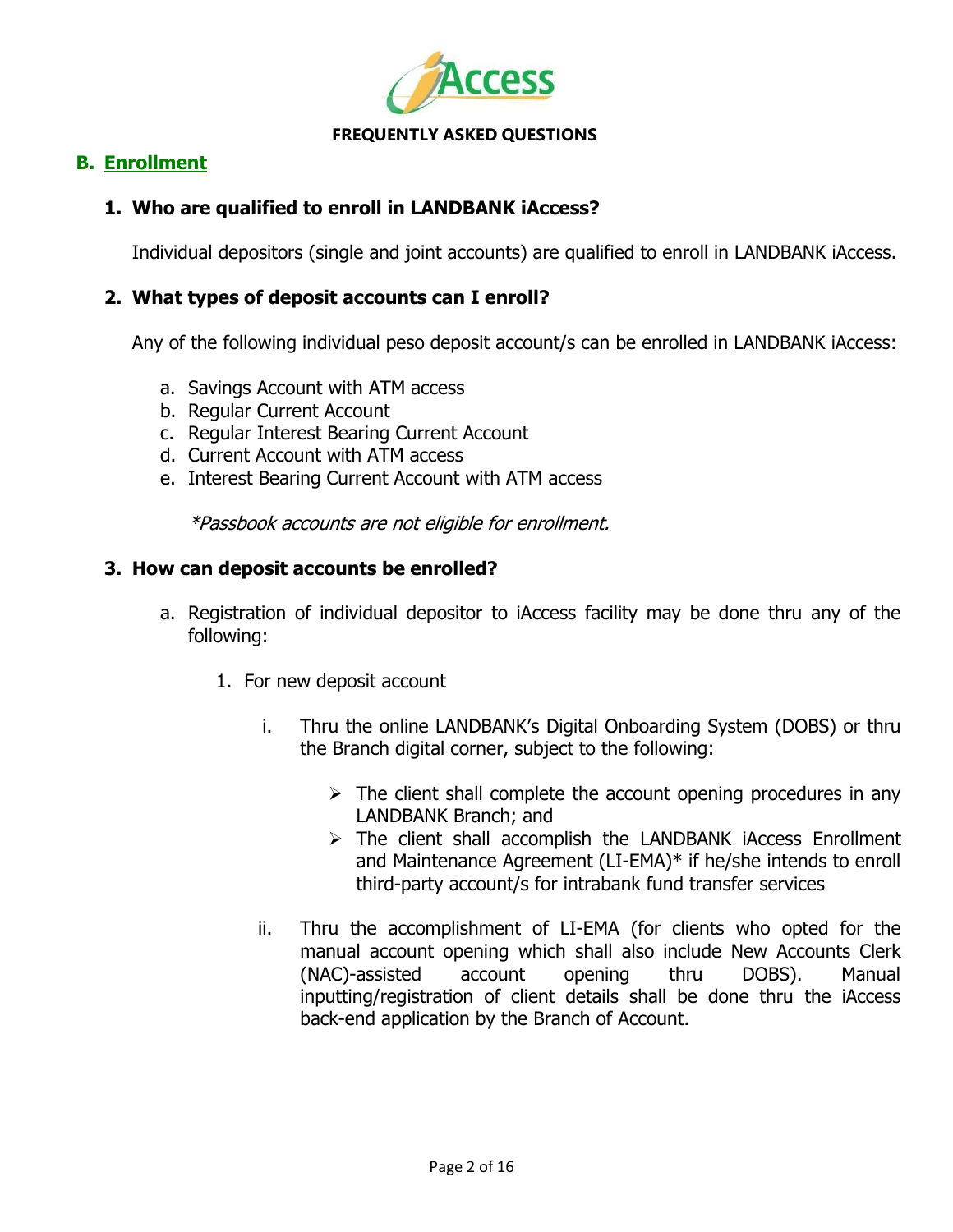

- 2. For existing accounts, the depositors may opt to register in any of the following:
	- i. Online registration thru the iAccess facility accessible thru its URL (https//www.lbpiaccess.com) or LBP website; or
	- ii. Personal appearance at any LANDBANK Branch and submission of the duly accomplished LI-EMA and presentation of valid photo bearing ID.
- 3. Additional Registration Conditions
	- i. Registration to iAccess facility of Joint "and" Account, and Regular Current Account shall be allowed thru personal appearance at the Branch.
	- ii. The Personal Identification Number (PIN) of the ATM Card shall be required for online enrollment.
	- iii. Accounts in "frozen" or "dormant" status shall not be enrolled in the iAccess facility either as source or destination account.
	- iv. Garnished account shall be limited to non-financial transactions.

\*You can download and print the LI-EMA form fro[m https://www.lbpiaccess.com](https://www.lbpiaccess.com/)

# **4. What are the documentary requirements for the branch enrollment?**

- a. One valid ID
- b. Duly accomplished and signed LI-EMA form

### **5. Can multiple accounts be enrolled? How?**

Yes, multiple accounts can be enrolled in LANDBANK iAccess. You can add up to 15 eligible deposit accounts in your iAccess account. Submit a duly-accomplished LI-EMA Form (indicating all the account numbers for enrollment) to your Servicing Branch\*.

\*You have to choose your Servicing Branch. It should be one of your depository branches and the one you prefer to be your LANDBANK iAccess account administrator. It is recommended that you choose the branch nearest you.

# **6. I already have an existing account enrolled in LANDBANK iAccess. How can I add my other account/s?**

To add your other LANDBANK account/s to your existing LANDBANK iAccess ID, submit a duly-accomplished LI-EMA form to your Servicing Branch.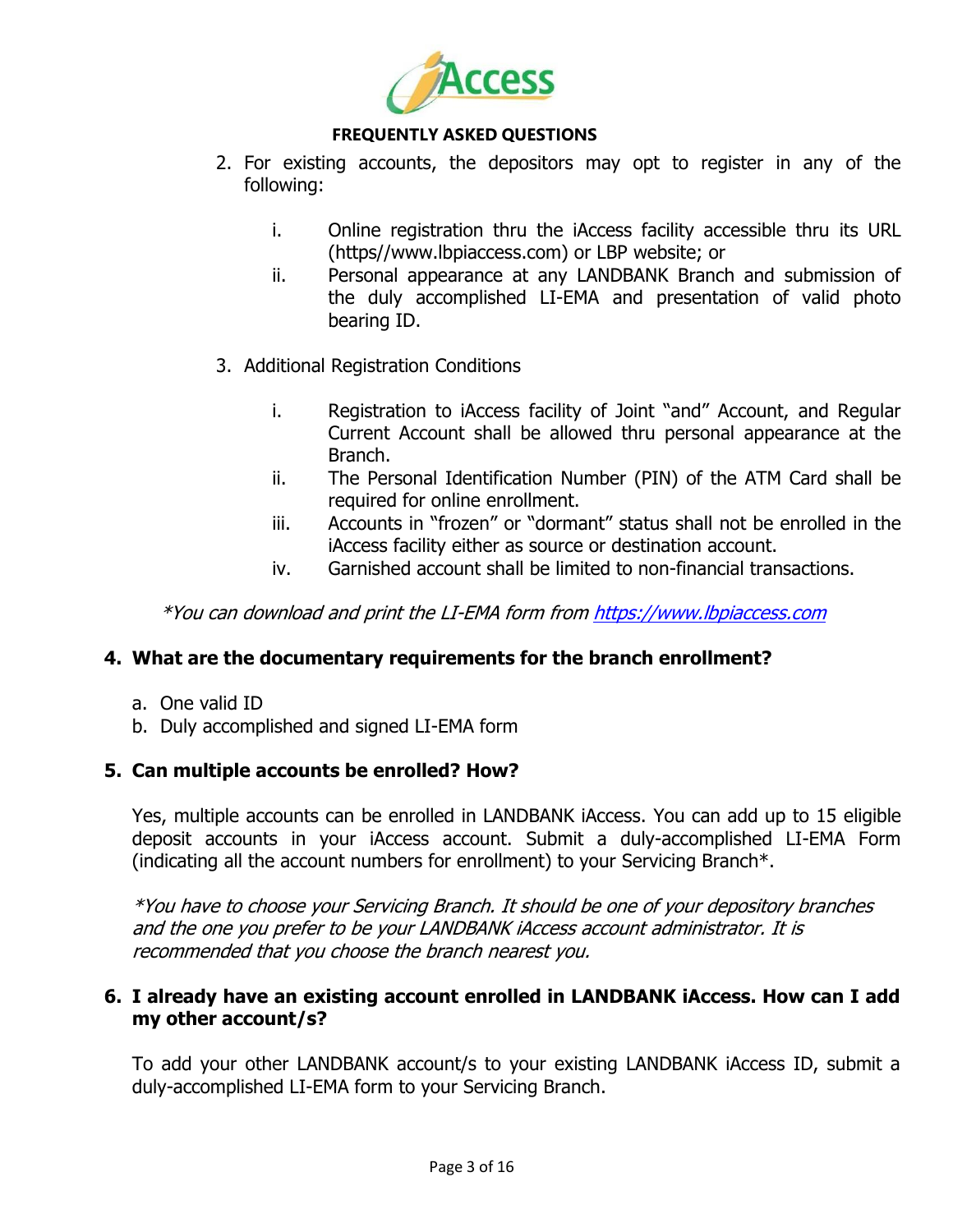

# **C. Features and Utilities of LANDBANK iAccess**

### **1. What features are available in LANDBANK iAccess?**

### **NON-FINANCIAL SERVICES**

#### **Account Management**

View current and previous transactions made for the last 210 days on your LANDBANK account – from balances to transactions done via the ATM or over-the-counter. For easier reference, you may also tag or provide description to your enrolled accounts according to preference or purpose.

### **Account Protection**

Block all your ATM transactions when you report ATM cards as lost or stolen. For added security of your online access, a One-Time PIN (OTP) will be required upon log-in and selected fund transfer transactions. You can also change your password at any time necessary. LANDBANK iAccess is secured using Entrust"s Security Certificate which enables high-level encryption to ensure privacy and authentication of the site. You will also be automatically logged out of your account after a period of inactivity. Three unsuccessful password retries will lead to account lockout.

### **Check Management**

Know the status or details for each transaction made on issued or returned checks of your enrolled Current Account.

### **Housing Loan Calculator**

Get information on housing loan affordability based on term, desired monthly amortization, or monthly income.

### **Biller Management**

Add or update account reference numbers of your frequently paid billers for more convenience when paying your bills online.

### **Electronic Salary Loan (ESL)**

Apply for a salary loan online via Electronic Salary Loan System.

#### **Retail Loan Inquiry**

Access to the basic information of retail loan availed from the Bank (e.g., drawdown date, maturity date, interest rates, outstanding balance, etc.).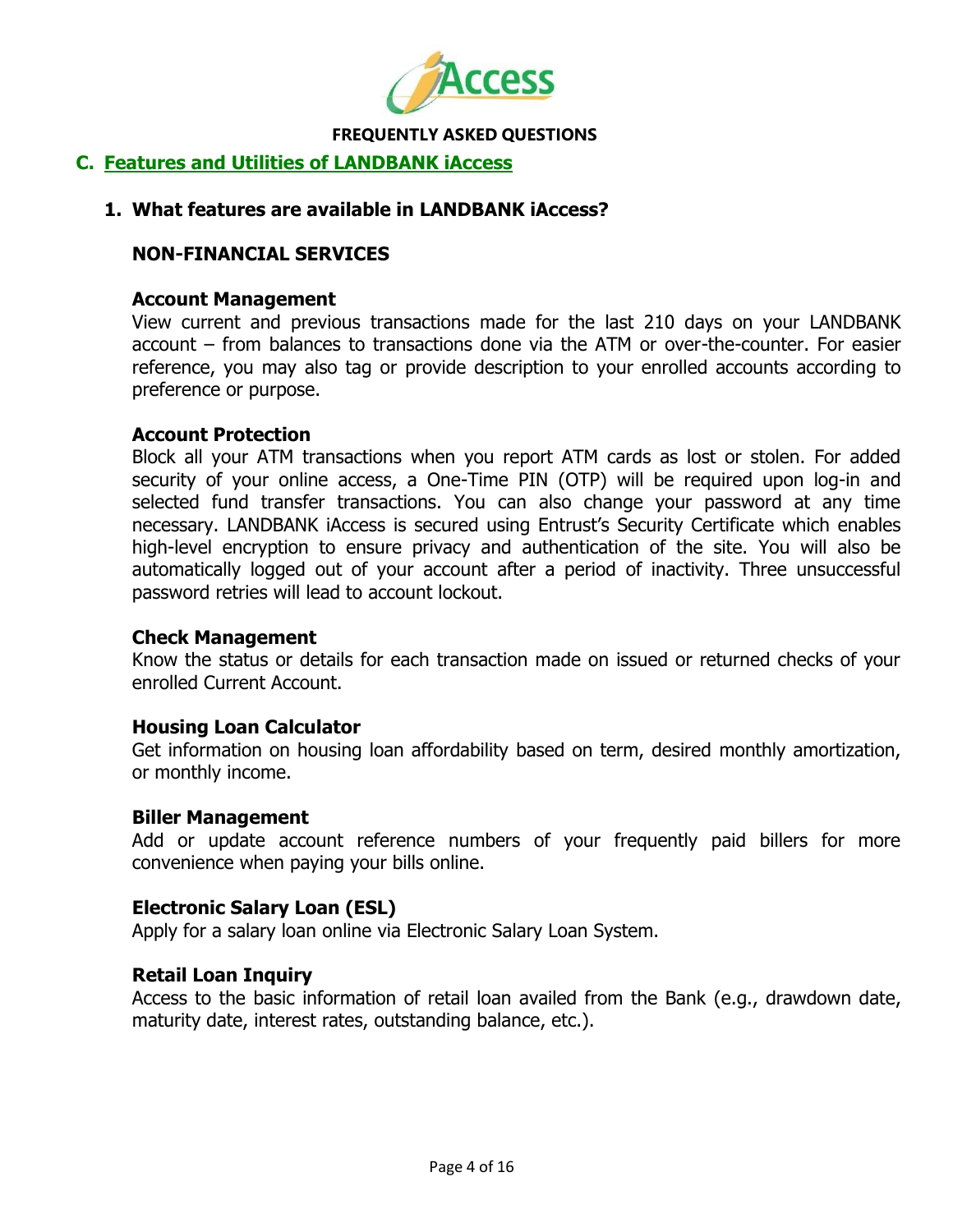

# **FINANCIAL SERVICES**

### **Checkbook Requisition**

You can order check checkbooks for your enrolled Current Account, the cost of which will be debited to your account once approved. To know the delivery status of your order, check with your depository branch.

### **Fund Transfer**

Transfer your funds online from your own enrolled account to any enrolled or non-enrolled LANDBANK accounts, including nominated third party\* LANDBANK accounts.

\*An account other than your own account (e.g. child, parent, or spouse)

### **Inter-Bank Fund Transfer**

Send funds electronically to accounts in other participating banks and institutions, via InstaPay or PESONet. Real-time fund transfer through InstaPay is up to P 50,000.00 per transaction and/or a total of P 50,000.00 per day across LANDBANK iAccess and Mobile Banking Application (MBA). Meanwhile, fund transfer made through PESONet is not real-time and the transaction amount limit is Php 500,000.00 per transaction.

### **Bills Payment**

You can pay your bills online, immediately or in the future, to a wide array of participating merchants, including government services, telecommunications, utilities, credit cards, cable/internet service providers, loan payments, insurance/pre-need/lending companies, schools/universities, charitable institutions, and many others.

# **2. What utilities are available in LANDBANK iAccess?**

### **a. Account Maintenance**

- Personal Information Updating of Mobile Number
- Account Tag Management
- Manage Billers

### **b. Security Information**

- Change Password
- Change Security Questions
- Transaction History
- Access Log History

### **c. Account Summary**

View of registered accounts in iAccess.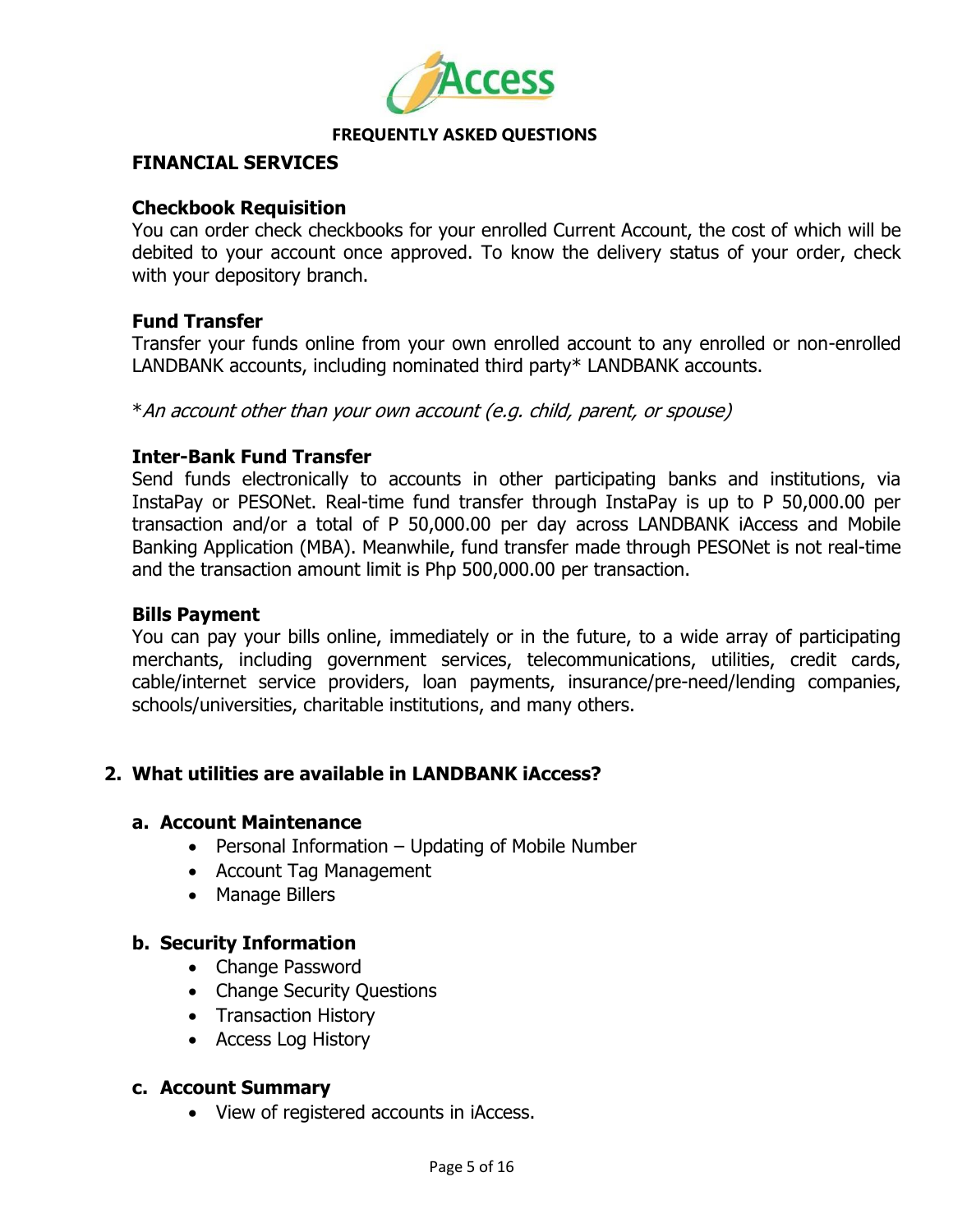

# **d. Transaction Details**

- Statement
- Today's Transaction
- Download eSOA
- Print

### **e. Loans**

- Loan Inquiry
- Salary Loan
- Housing Loan Calculator

### **f. Card Maintenance**

• Report Lost/Stolen ATM

# **g. More Services**

- Check Status Inquiry
- Returned Check Inquiry

# **h. Download Forms and Requirements**

# **3. Account Summary**

# **a. What can be viewed in Account Summary?**

After selecting the desired account number to be viewed, the following information will appear:

- Account Number (Account Type)
- Account Tag
- Branch Name
- Available Balance
- Current Balance
- Status

# **b. Will all types of bank transactions be reflected in the Account Summary on a real time basis?**

Yes, all types of bank transactions are reflected in the Account Summary on a real time basis.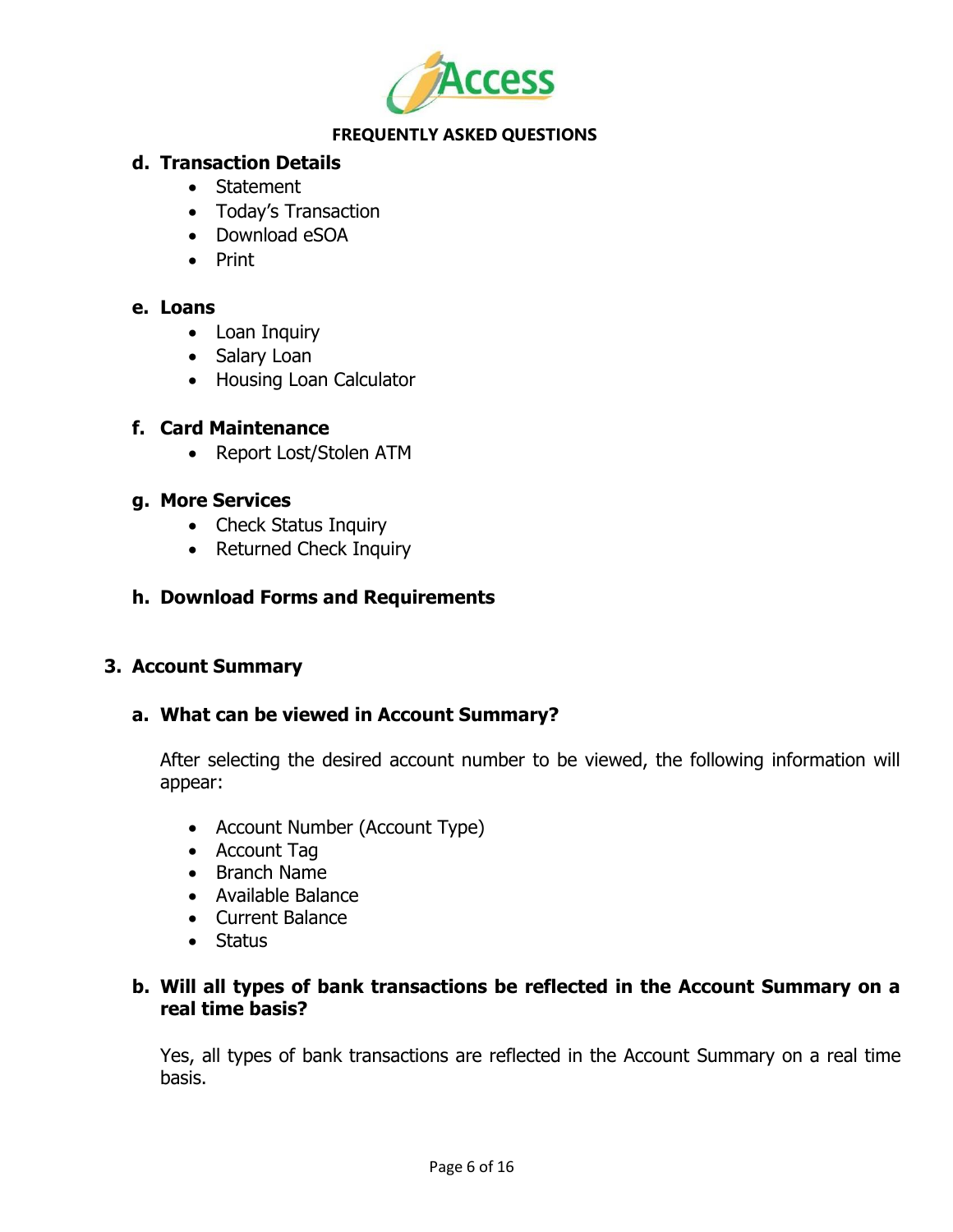

### **4. Transaction Details**

### **a. What can be viewed in Transaction Details?**

Account Statement and Today"s Transaction can be viewed in the Transaction Details. Bank transactions up to the last 210 days can be viewed in the Statement with the following details:

- Date and Time of Transaction
- Description
- Debit
- Credit
- Balance
- Branch
- Check No.
- Other Details

Today"s Transaction shows over-the-counter transactions during the day.

# **b. Will all types of bank transactions be reflected in the Transaction Details on a real time basis?**

Yes, all tpes of bank transactions are reflected real time in the Transaction Details found in the Today"s Transaction tab.

### **c. As reference, can Transaction Details be printed?**

Yes, click the 'Print' button to have a hard copy of your account's Transaction Details.

# **5. Pay Bills**

# **a. How can I enroll in the Pay Bills Module?**

The pay bills module is automatically available upon enrollment except for those accounts with non-financial restrictions.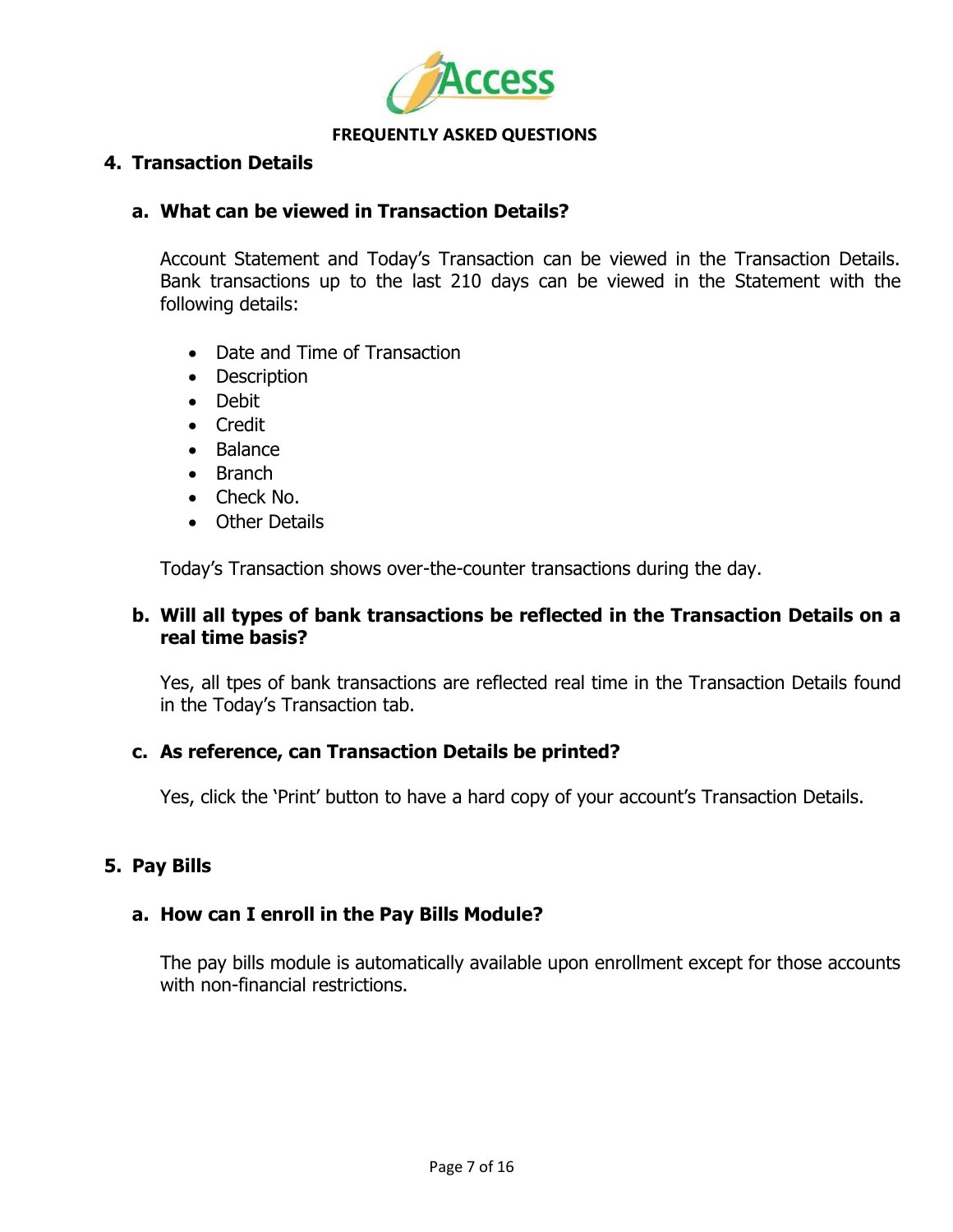

# **b. How can I enroll/add billers that I wish to pay online?**

Once enrolled in the Pay Bills facility, you may enroll/add billers thru any of the following:

- Via Branch
	- i. Indicate in the iAccess LI-EMA form the Biller Name and Subscriber/Reference Number
- Via iAccess
	- i. Log-in in the iAccess website.
	- ii. Go to Account Maintenance then select Manage Biller.
	- iii. Click the Register Biller tab.
	- iv. Enter the following details:
		- $\triangleright$  Biller
		- $\triangleright$  Subscriber Account No.
		- $\triangleright$  Other Details
		- $\triangleright$  Remarks
	- v. Click Submit.
	- vi. Review the details then click Confirm.

### **c. How can I pay bills online?**

- i. Log-in in the iAccess website.
- ii. Go to Pay Bills.
- iii. Select the Biller.
- iv. Select the account to debit.
- v. Enter the amount.
- vi. Select Payment Type (i.e. Immediate, Scheduled)
- vii. Review the transaction then click Confirm.

# **d. What type of deposit accounts can be enrolled for bills payment?**

Your LANDBANK iAccess-enrolled Peso deposit account/s (individual or joint\* "or") can be enrolled for bills payment transactions.

\*Joint "and" accounts are limited to viewing or non-monetary transactions only.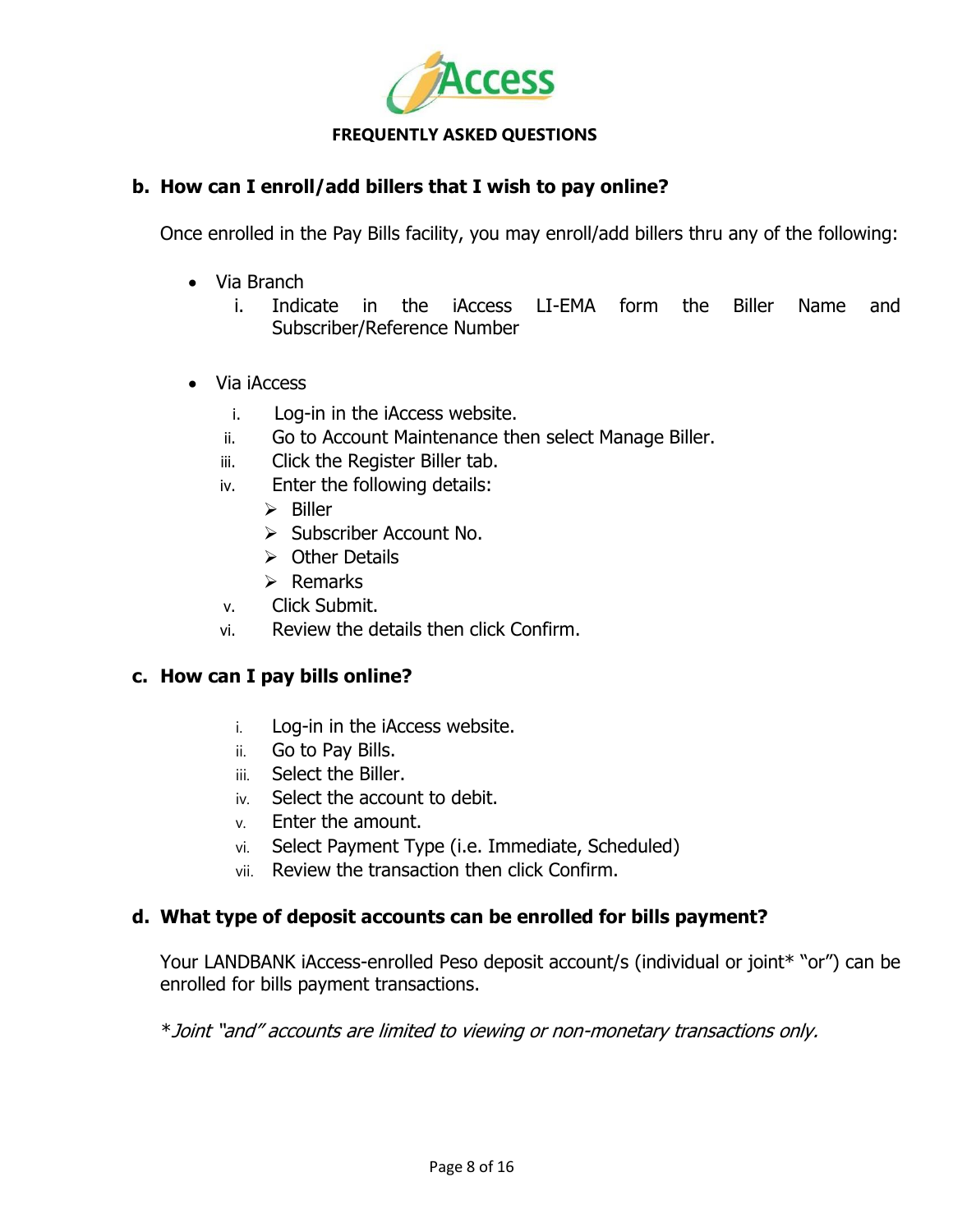

# **e. What merchants can be paid thru iAccess?**

| $\overline{\phantom{a}}$                   | <b>BILLER NAME IN IACCESS</b>                         | <b>BILLER</b> $\sim$<br><b>TYPE</b> | <b>BILLER REFERENCE NUMBER</b>                                      | Subscriber/Reference No.                             | <b>ELIGIBLE FOR</b><br>$\vert \nabla$<br><b>SCHEDULED PAYMENT</b> |
|--------------------------------------------|-------------------------------------------------------|-------------------------------------|---------------------------------------------------------------------|------------------------------------------------------|-------------------------------------------------------------------|
|                                            | <b>BAYANTEL</b>                                       | Landbank                            | 9-DIGIT ACCOUNT NUMBER                                              | Subscriber/Reference No.                             | <b>YES</b>                                                        |
|                                            | <b>GLOBE</b>                                          | Landbank                            | 8-DIGIT OR 9-DIGIT ACCOUNT NUMBER                                   | Subscriber/Reference No.                             | <b>YES</b>                                                        |
| <b>TELCO</b>                               | <b>INNOVE</b>                                         | Landbank                            | 9-DIGIT ACCOUNT NUMBER                                              | Subscriber/Reference No.                             | <b>YES</b>                                                        |
|                                            | <b>PLDT</b>                                           | <b>Bancnet</b>                      | 10-DIGIT ACCOUNT NUMBER                                             | Subscriber/Reference No.                             |                                                                   |
|                                            | <b>SMART / SUN</b>                                    | Landbank                            | <b>ACCOUNT NUMBER</b><br>(Exclude the first "0" digit)              | Subscriber/Reference No.                             | <b>YES</b>                                                        |
|                                            | DAVAO CITY WATER DISTRICT                             | Landbank                            | 13-DIGIT ACCOUNT NUMBER                                             | Subscriber/Reference No.                             | <b>YES</b>                                                        |
|                                            | <b>EASYTRIP</b>                                       | <b>Bancnet</b>                      | <b>10-DIGIT ACCOUNT NUMBER</b>                                      | Subscriber/Reference No.                             |                                                                   |
|                                            | MANILA WATER COMPANY INC                              | Landbank<br>Landbank                | 8-DIGIT CONTRACT ACCOUNT NUMBER                                     | Subscriber/Reference No.<br>Subscriber/Reference No. | <b>YES</b><br><b>YES</b>                                          |
|                                            | MAYNILAD                                              |                                     | 8-DIGIT CONTRACT ACCOUNT NUMBER<br>16-DIGIT ATM REFERENCE NUMBER    |                                                      |                                                                   |
| UTILITIES:                                 | <b>MERALCO</b>                                        | <b>Bancnet</b>                      | NOTE: Payment amount should be exact<br>and has no past due balance | <b>MERALCO Customer Account</b><br>Number (10-digit) |                                                                   |
|                                            | <b>PAYREMIT</b>                                       | <b>Bancnet</b>                      | 10-DIGIT ACCOUNT NUMBER                                             | Subscriber/Reference No.                             |                                                                   |
|                                            | PRIMEWATER                                            | <b>Bancnet</b>                      | <b>10-DIGIT ACCOUNT NUMBER</b>                                      | Subscriber/Reference No.                             |                                                                   |
|                                            | <b>SUBIC WATER</b>                                    | <b>Bancnet</b>                      | 10-DIGIT ACCOUNT NUMBER                                             | Subscriber/Reference No.                             |                                                                   |
|                                            | VISAYAN ELECTRIC COMPANY CORP                         | Bancnet                             | 10-DIGIT ACCOUNT NUMBER                                             | Subscriber/Reference No.                             |                                                                   |
|                                            | ALLIED BANK / PNB CREDIT CARDS                        | <b>Bancnet</b>                      | 10-DIGIT ACCOUNT NUMBER                                             | Card Number                                          |                                                                   |
|                                            | <b>ASSOC DUES C/O CHINATRUST</b>                      | <b>Bancnet</b>                      | 10-DIGIT ACCOUNT NUMBER                                             | Subscriber/Reference No.                             |                                                                   |
|                                            | <b>AUB CREDIT CARDS</b>                               | <b>Bancnet</b>                      | 10-DIGIT ACCOUNT NUMBER                                             | Card Number                                          |                                                                   |
|                                            | <b>BANKARD / RCBC</b>                                 | <b>Bancnet</b>                      | 10-DIGIT ACCOUNT NUMBER                                             | Card Number                                          |                                                                   |
|                                            | <b>BDO CREDIT CARD</b>                                | <b>Bancnet</b>                      | 10-DIGIT ACCOUNT NUMBER                                             | Card Number                                          |                                                                   |
|                                            | CHINABANK CREDIT CARDS                                | <b>Bancnet</b>                      | 10-DIGIT ACCOUNT NUMBER                                             | Card Number                                          |                                                                   |
|                                            | <b>CHINATRUST VISA</b>                                | <b>Bancnet</b>                      | 10-DIGIT ACCOUNT NUMBER                                             | Card Number                                          |                                                                   |
|                                            | CITIBANK VISA/MC                                      | <b>Bancnet</b>                      | 10-DIGIT ACCOUNT NUMBER                                             | Card Number                                          |                                                                   |
| <b>CREDIT CARDS:</b>                       | <b>CITIBANK CARD SERVICES</b>                         | <b>Bancnet</b>                      | 10-DIGIT ACCOUNT NUMBER                                             | Card Number                                          |                                                                   |
|                                            | <b>EASTWEST CARD</b>                                  | <b>Bancnet</b>                      | 10-DIGIT ACCOUNT NUMBER                                             | Card Number                                          |                                                                   |
|                                            | <b>HSBC CREDIT CARD</b><br><b>LANDBANK MASTERCARD</b> | <b>Bancnet</b>                      | 10-DIGIT ACCOUNT NUMBER<br><b>CARD NUMBER</b>                       | Card Number                                          | <b>YES</b>                                                        |
|                                            | <b>MAYBANK CREDIT CARD</b>                            | Landbank<br><b>Bancnet</b>          | 10-DIGIT ACCOUNT NUMBER                                             | Card Number<br>Card Number                           |                                                                   |
|                                            | <b>METROBANK/PSB CARD</b>                             | <b>Bancnet</b>                      | 10-DIGIT ACCOUNT NUMBER                                             | Card Number                                          |                                                                   |
|                                            | SECURITY BANK CASH CARD                               | <b>Bancnet</b>                      | 10-DIGIT ACCOUNT NUMBER                                             | Card Number                                          |                                                                   |
|                                            | SECURITY BANK CREDIT CARD                             | Bancnet                             | 10-DIGIT ACCOUNT NUMBER                                             | Card Number                                          |                                                                   |
|                                            | STANDARD CHARTERED VISA/MC                            | <b>Bancnet</b>                      | 10-DIGIT ACCOUNT NUMBER                                             | Card Number                                          |                                                                   |
|                                            | UNIONBANK VISA CREDIT CARD                            | <b>Bancnet</b>                      | 10-DIGIT ACCOUNT NUMBER                                             | Card Number                                          |                                                                   |
|                                            | <b>CABLELINK</b>                                      | Bancnet                             | 10-DIGIT ACCOUNT NUMBER                                             | Subscriber/Reference No.                             |                                                                   |
|                                            | <b>CIGNAL</b>                                         | Landbank                            | 10-DIGIT ACCOUNT NUMBER                                             | Subscriber/Reference No.                             | <b>YES</b>                                                        |
|                                            | <b>DESTINY CABLE</b>                                  | <b>Bancnet</b>                      | 10-DIGIT ACCOUNT NUMBER                                             | Subscriber/Reference No.                             |                                                                   |
| <b>CABLE/INTERNET</b>                      | <b>EASTERN TELECOM</b>                                | Bancnet                             | 10-DIGIT ACCOUNT NUMBER                                             | Subscriber/Reference No.                             |                                                                   |
| <b>SERVICES PROVIDERS: EPRIME</b>          |                                                       | <b>Bancnet</b>                      | 10-DIGIT ACCOUNT NUMBER                                             | Subscriber/Reference No.                             |                                                                   |
|                                            | KNOWLEDGE CHANNEL                                     | <b>Bancnet</b>                      | 10-DIGIT ACCOUNT NUMBER                                             | Subscriber/Reference No.                             |                                                                   |
|                                            | <b>PLANET CATV</b>                                    | <b>Bancnet</b>                      | 10-DIGIT ACCOUNT NUMBER                                             | Subscriber/Reference No.                             |                                                                   |
|                                            | <b>SKYCABLE</b>                                       | Landbank                            | 9-DIGIT ACCOUNT NUMBER                                              | Subscriber/Reference No.                             | <b>YES</b>                                                        |
|                                            | CHINATRUST SALARY STRETCH                             | Bancnet                             | 10-DIGIT ACCOUNT NUMBER                                             | Subscriber/Reference No.                             |                                                                   |
|                                            | <b>CITIBANK SAVINGS LOAN</b>                          | Bancnet                             | 10-DIGIT ACCOUNT NUMBER                                             | Subscriber/Reference No.                             |                                                                   |
|                                            | CITIFINANCIAL CORP                                    | Bancnet                             | 10-DIGIT ACCOUNT NUMBER                                             | Subscriber/Reference No.                             |                                                                   |
|                                            | CITYSTATE SAVINGS LOAN                                | Bancnet                             | 10-DIGIT ACCOUNT NUMBER                                             | Subscriber/Reference No.                             |                                                                   |
| <b>LOAN PAYMENTS:</b>                      | <b>EQUICOM SAVINGS</b>                                | Bancnet                             | 10-DIGIT ACCOUNT NUMBER                                             | Subscriber/Reference No.                             |                                                                   |
|                                            | <b>HSBC PERSONAL LOAN</b>                             | Bancnet                             | 10-DIGIT ACCOUNT NUMBER                                             | Subscriber/Reference No.                             |                                                                   |
|                                            | MACONDRAY FINANCE CORPORATION                         | Landbank                            | 10-DIGIT ACCOUNT NUMBER                                             | Subscriber/Reference No.                             | <b>YES</b>                                                        |
|                                            | PSBANK LOANS                                          | Bancnet                             | 10-DIGIT ACCOUNT NUMBER                                             | Subscriber/Reference No.                             |                                                                   |
|                                            | SBA PERSONAL AND SALARY LOAN                          | Bancnet                             | 10-DIGIT ACCOUNT NUMBER                                             | Subscriber/Reference No.                             |                                                                   |
|                                            | STANDARD CHARTERED EZ LOAN                            | Bancnet                             | 10-DIGIT ACCOUNT NUMBER                                             | Subscriber/Reference No.                             |                                                                   |
|                                            | COSMOPOLITAN COMMUNITIES INC.                         | Bancnet                             | 10-DIGIT ACCOUNT NUMBER                                             | Subscriber/Reference No.                             |                                                                   |
| <b>GOVERNMENT</b><br><b>SERVICES:</b>      | DIRECTORIES PHILS CORP                                | Bancnet                             | 10-DIGIT ACCOUNT NUMBER                                             | Subscriber/Reference No.                             |                                                                   |
|                                            | <b>FDA PHILS</b><br>NSO HELPLINE PLUS                 | Bancnet<br>Bancnet                  | 10-DIGIT ACCOUNT NUMBER                                             | Subscriber/Reference No.<br>Subscriber/Reference No. |                                                                   |
|                                            | ALLIANZ PNB LIFE INSURANCE INC                        | Bancnet                             | 10-DIGIT ACCOUNT NUMBER<br>10-DIGIT ACCOUNT NUMBER                  | <b>Policy Number</b>                                 |                                                                   |
|                                            | <b>AXA PHILIPPINES</b>                                | Bancnet                             | 10-DIGIT ACCOUNT NUMBER                                             | Subscriber/Reference No.                             |                                                                   |
|                                            | COFFER LENDING                                        | Bancnet                             | 10-DIGIT ACCOUNT NUMBER                                             | Subscriber/Reference No.                             |                                                                   |
|                                            | <b>FORTUNE LIFE</b>                                   | Bancnet                             | 10-DIGIT ACCOUNT NUMBER                                             | Subscriber/Reference No.                             |                                                                   |
|                                            | <b>GREAT LIFE FINANCIAL</b>                           | <b>Bancnet</b>                      | 10-DIGIT ACCOUNT NUMBER                                             | Subscriber/Reference No.                             |                                                                   |
|                                            | <b>GREPALIFE</b>                                      | Bancnet                             | 10-DIGIT ACCOUNT NUMBER                                             | Subscriber/Reference No.                             |                                                                   |
|                                            | MANULIFE CHINABANK                                    | Bancnet                             | 10-DIGIT ACCOUNT NUMBER                                             | Subscriber/Reference No.                             |                                                                   |
|                                            | MANULIFE FINANCIAL                                    | <b>Bancnet</b>                      | 10-DIGIT ACCOUNT NUMBER                                             | Subscriber/Reference No.                             |                                                                   |
| <b>LIFE INSURANCE</b><br><b>COMPANIES:</b> | MANULIFE PHILIPPINES                                  | Bancnet                             | 10-DIGIT ACCOUNT NUMBER                                             | Policy Number                                        |                                                                   |
|                                            | Paramount Life                                        | Bancnet                             | 10-DIGIT ACCOUNT NUMBER                                             | Policy Number                                        |                                                                   |
|                                            | PHILAMLIFE                                            | Bancnet                             | 10-DIGIT ACCOUNT NUMBER                                             | Subscriber/Reference No.                             |                                                                   |
|                                            | PHIL. PRUDENTIAL LIFE                                 | Bancnet                             | 10-DIGIT ACCOUNT NUMBER                                             | Subscriber/Reference No.                             |                                                                   |
|                                            | PIONEER LIFE INC                                      | Bancnet                             | 10-DIGIT ACCOUNT NUMBER                                             | <b>Policy Number</b>                                 |                                                                   |
|                                            | PRULIFE U.K. INSURANCE                                | Bancnet                             | 10-DIGIT ACCOUNT NUMBER                                             | <b>Policy Number</b>                                 |                                                                   |
|                                            | STANDARD INSURANCE                                    | Bancnet                             | 10-DIGIT ACCOUNT NUMBER                                             | Subscriber/Reference No.                             |                                                                   |
|                                            | SUN LIFE OF CANADA PHILS                              | Bancnet                             | 10-DIGIT ACCOUNT NUMBER                                             | Subscriber/Reference No.                             |                                                                   |
|                                            | VENTURECAP LENDING INVESTOR                           | ll andhank                          | 10-DIGIT ACCOUNT NUMBER                                             | Subscriber/Reference No.                             | <b>YFS</b>                                                        |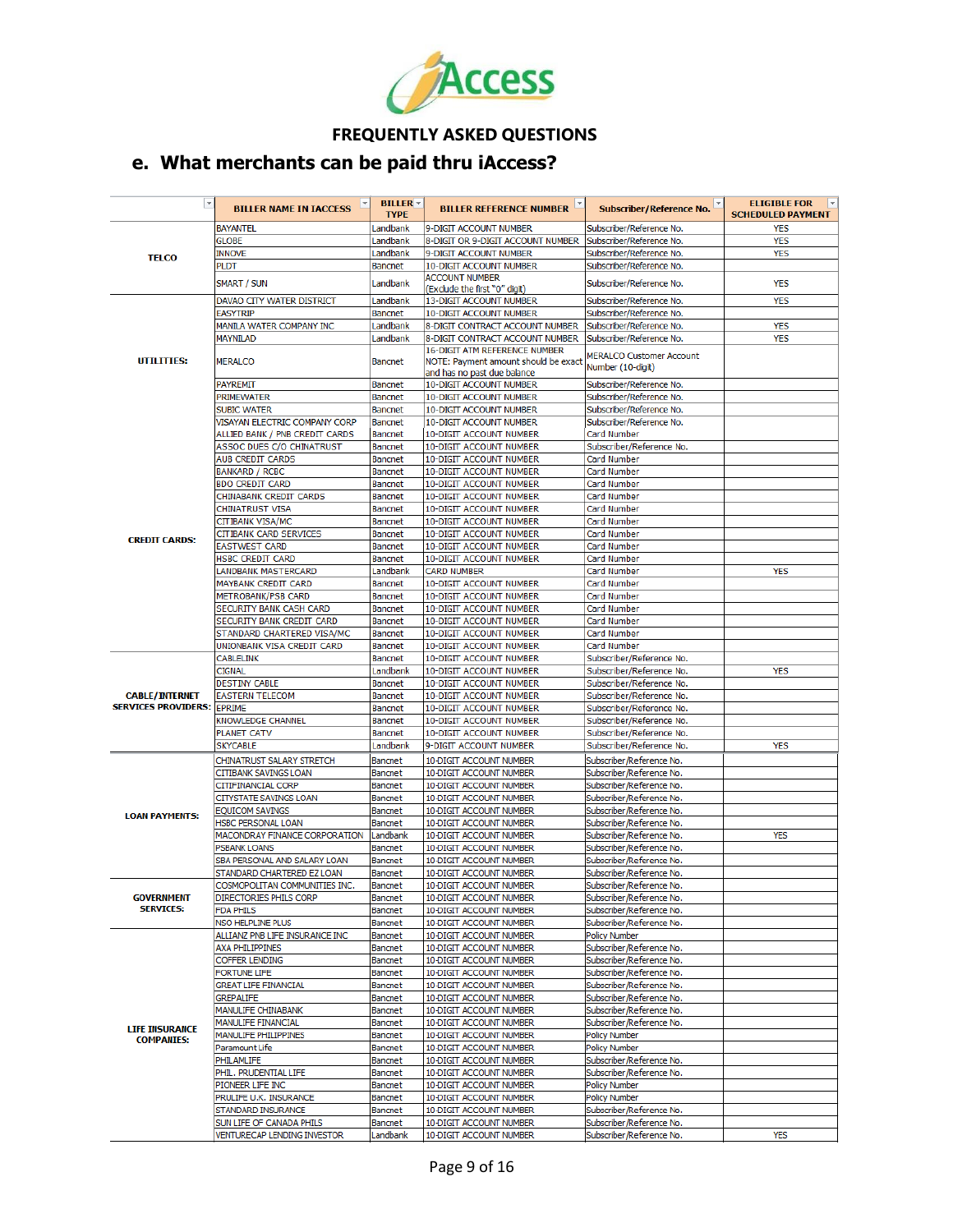

| v                                        | v<br><b>BILLER NAME IN IACCESS</b> | <b>BILLER</b> –<br><b>TYPE</b> | $\overline{\mathbf{v}}$<br><b>BILLER REFERENCE NUMBER</b> | Subscriber/Reference No. | $\triangledown$ <b>ELIGIBLE FOR SCHEDUL</b> $\triangledown$<br><b>PAYMENT</b> |
|------------------------------------------|------------------------------------|--------------------------------|-----------------------------------------------------------|--------------------------|-------------------------------------------------------------------------------|
| <b>SCHOOL</b> /<br><b>UNIVERSITIES:</b>  | <b>ATENEO DE MANILA UNIVERSITY</b> | Bancnet                        | 10-DIGIT ACCOUNT NUMBER                                   | Subscriber/Reference No. |                                                                               |
|                                          | DON BOSCO TECH. CTR., INC          | Bancnet                        | 10-DIGIT ACCOUNT NUMBER                                   | Subscriber/Reference No. |                                                                               |
|                                          | <b>DLS SANTIAGO ZOBEL SCHOOL</b>   | Bancnet                        | 10-DIGIT ACCOUNT NUMBER                                   | Subscriber/Reference No. |                                                                               |
|                                          | LA SALLE GREENHILLS                | Bancnet                        | 10-DIGIT ACCOUNT NUMBER                                   | Subscriber/Reference No. |                                                                               |
|                                          | <b>MCA OF IMUS</b>                 | Bancnet                        | 10-DIGIT ACCOUNT NUMBER                                   | Subscriber/Reference No. |                                                                               |
|                                          | MIRIAM COLLEGE                     | Bancnet                        | 10-DIGIT ACCOUNT NUMBER                                   | Subscriber/Reference No. |                                                                               |
|                                          | UNIV OF THE EAST                   | Bancnet                        | 10-DIGIT ACCOUNT NUMBER                                   | Subscriber/Reference No. |                                                                               |
|                                          | UNIV OF SAN JOSE - RECOLETOS       | Bancnet                        | 10-DIGIT ACCOUNT NUMBER                                   | Subscriber/Reference No. |                                                                               |
| <b>CHARITABLE</b><br><b>INSTITUTIONS</b> | <b>OPERATION SMILE PHIL.</b>       | <b>Bancnet</b>                 | 10-DIGIT ACCOUNT NUMBER                                   | Subscriber/Reference No. |                                                                               |
|                                          | <b>RED CROSS DONATION</b>          | Bancnet                        | 10-DIGIT ACCOUNT NUMBER                                   | Subscriber/Reference No. |                                                                               |
|                                          | RESOURCES FOR THE BLIND INC        | Bancnet                        | 10-DIGIT ACCOUNT NUMBER                                   | Subscriber/Reference No. |                                                                               |
|                                          | <b>WORLD VISION</b>                | Bancnet                        | 10-DIGIT ACCOUNT NUMBER                                   | Subscriber/Reference No. |                                                                               |
| <b>OTHERS:</b>                           | <b>AIQON</b>                       | Bancnet                        | 10-DIGIT ACCOUNT NUMBER                                   | Subscriber/Reference No. |                                                                               |
|                                          | ALABANG COUNTRY CLUB INC           | Bancnet                        | 10-DIGIT ACCOUNT NUMBER                                   | Subscriber/Reference No. |                                                                               |
|                                          | BALESIN ISLAND CLUB, INC.          | Bancnet                        | 10-DIGIT ACCOUNT NUMBER                                   | Subscriber/Reference No. |                                                                               |
|                                          | CEBU PACIFIC, INC.                 | Bancnet                        | 10-DIGIT ACCOUNT NUMBER                                   | Subscriber/Reference No. |                                                                               |
|                                          | <b>FIRST PEAK</b>                  | Bancnet                        | 10-DIGIT ACCOUNT NUMBER                                   | Subscriber/Reference No. |                                                                               |
|                                          | <b>I.O.S. MARKETING CORP</b>       | Bancnet                        | 10-DIGIT ACCOUNT NUMBER                                   | Subscriber/Reference No. |                                                                               |
|                                          | IPM REALTY AND DEVT CORP           | Bancnet                        | 10-DIGIT ACCOUNT NUMBER                                   | Subscriber/Reference No. |                                                                               |
|                                          | <b>MANILA MEMORIAL PARK</b>        | Bancnet                        | 10-DIGIT ACCOUNT NUMBER                                   | Subscriber/Reference No. |                                                                               |
|                                          | THE CITY CLUB (TCCAMPI)            | <b>Bancnet</b>                 | 10-DIGIT ACCOUNT NUMBER                                   | Subscriber/Reference No. |                                                                               |
|                                          | <b>TOYOTA FINANCIAL</b>            | Bancnet                        | 10-DIGIT ACCOUNT NUMBER                                   | Subscriber/Reference No. |                                                                               |

# **f. How many reference numbers can be enrolled for bills payment?**

You may enroll up to 20 billers, with a maximum of 5 reference numbers per biller.

### **g. When will payments be posted to the merchant's/agency's account?**

Bills payment transacted within the service period shall be considered as today"s payment. However, it will be credited to the merchant"s/agency"s account on the next banking day. Payments made after cut-off time, during weekends or holidays shall be considered as payments made the following banking day and will be credited the second banking day.

### **h. What is the proof of a successful transaction?**

A system-generated transaction acknowledgement number will be shown on screen for every successful bills payment.

# **6. Transfer Funds**

### **a. How can I avail of the transfer funds feature?**

Submit to your Servicing Branch a duly-accomplished LI-EMA Form indicating your source and destination accounts for the transfer funds facility.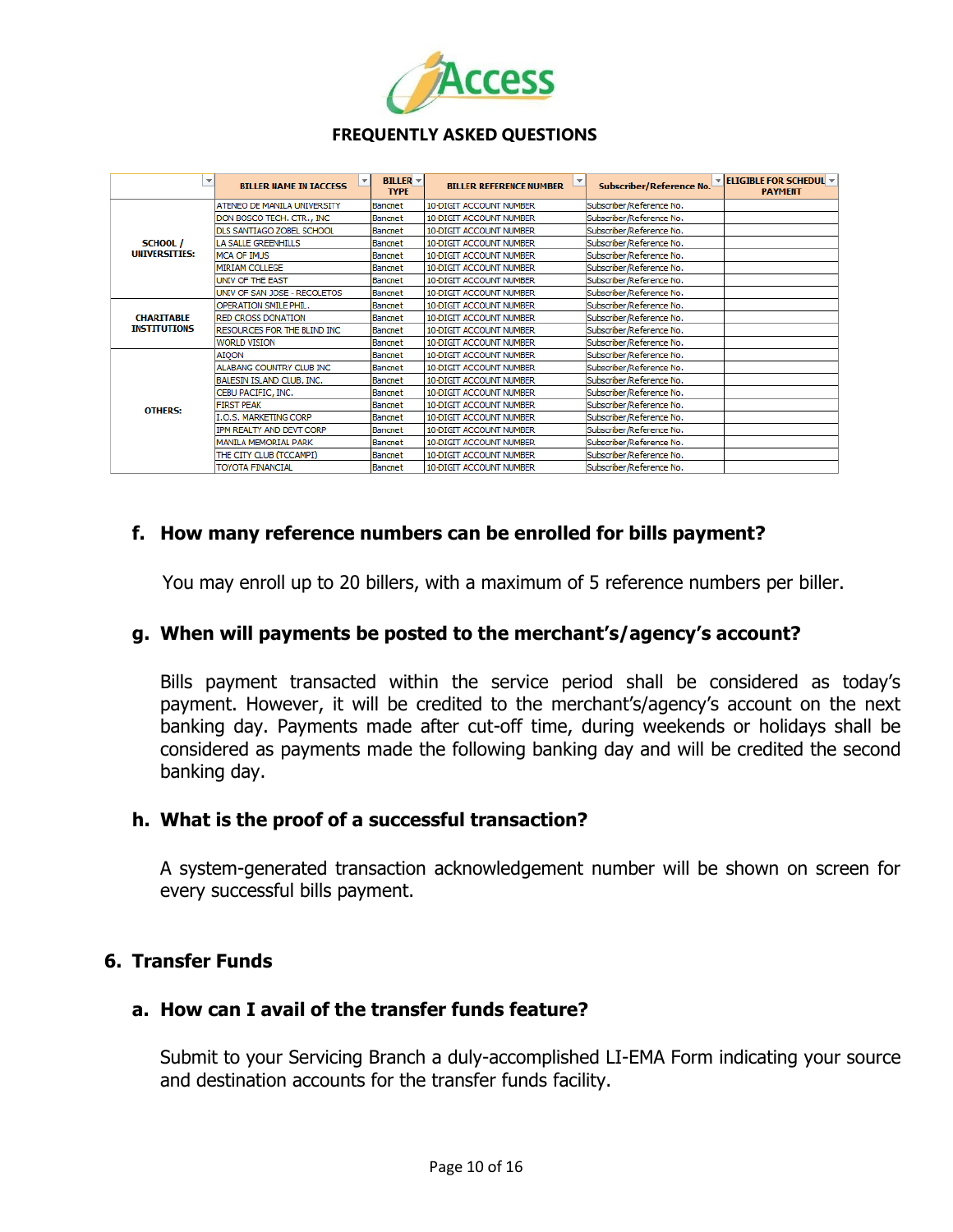

# **b. What types of deposit accounts cn be enrolled for transfer funds?**

Your LANDBANK iAccess-enrolled Peso deposit account/s (individual or joint\* "or") can be enrolled for transfer funds transactions.

\*Joint "and" accounts are limited to viewing or non-monetary transactions only.

# **c. Can I make an online fund transfer transaction to other banks (non-LANDBANK accounts)?**

Yes, through the Fund Transfer to Other Banks via InstaPay and PESONet.

### **d. How soon can the fund transfer feature be accessed?**

You can access this feature as soon as your depository branch approves your enrollment to the transfer funds module.

# **e. Is there a limit to the number of accounts that can be enrolled for fund transfer?**

A maximum of 15 own deposit accounts and 5 third-party destination accounts can be enrolled.

### **f. What is the maximum no. and amount of fund transfers can I make?**

| <b>Transfer Type</b>                                | <b>Count Limit</b> | <b>Amount Limit</b>                                                                                               | <b>Fees</b> |  |  |
|-----------------------------------------------------|--------------------|-------------------------------------------------------------------------------------------------------------------|-------------|--|--|
| Transfer to Enrolled Own Account                    | No limit           | No limit                                                                                                          | None        |  |  |
| Transfer to Enrolled Third-Party<br>Account         | No limit           | No limit                                                                                                          | <b>None</b> |  |  |
| Transfer to Anyone (Unenrolled<br>LANDBANK Account) | 3                  | Php 50,000.00 per<br>transaction                                                                                  | None        |  |  |
| <b>Transfer to Other Banks</b>                      |                    |                                                                                                                   |             |  |  |
| <b>InstaPay</b>                                     | 3                  | Php 50,000.00 per<br>transaction;<br>Php 50,000.00 total<br>amount of iAccess and<br>MBA Instapay<br>transactions | Php 25.00   |  |  |
| <b>PESONet</b>                                      | 3                  | Php 500,000.00 per<br>transaction                                                                                 | Php 15.00   |  |  |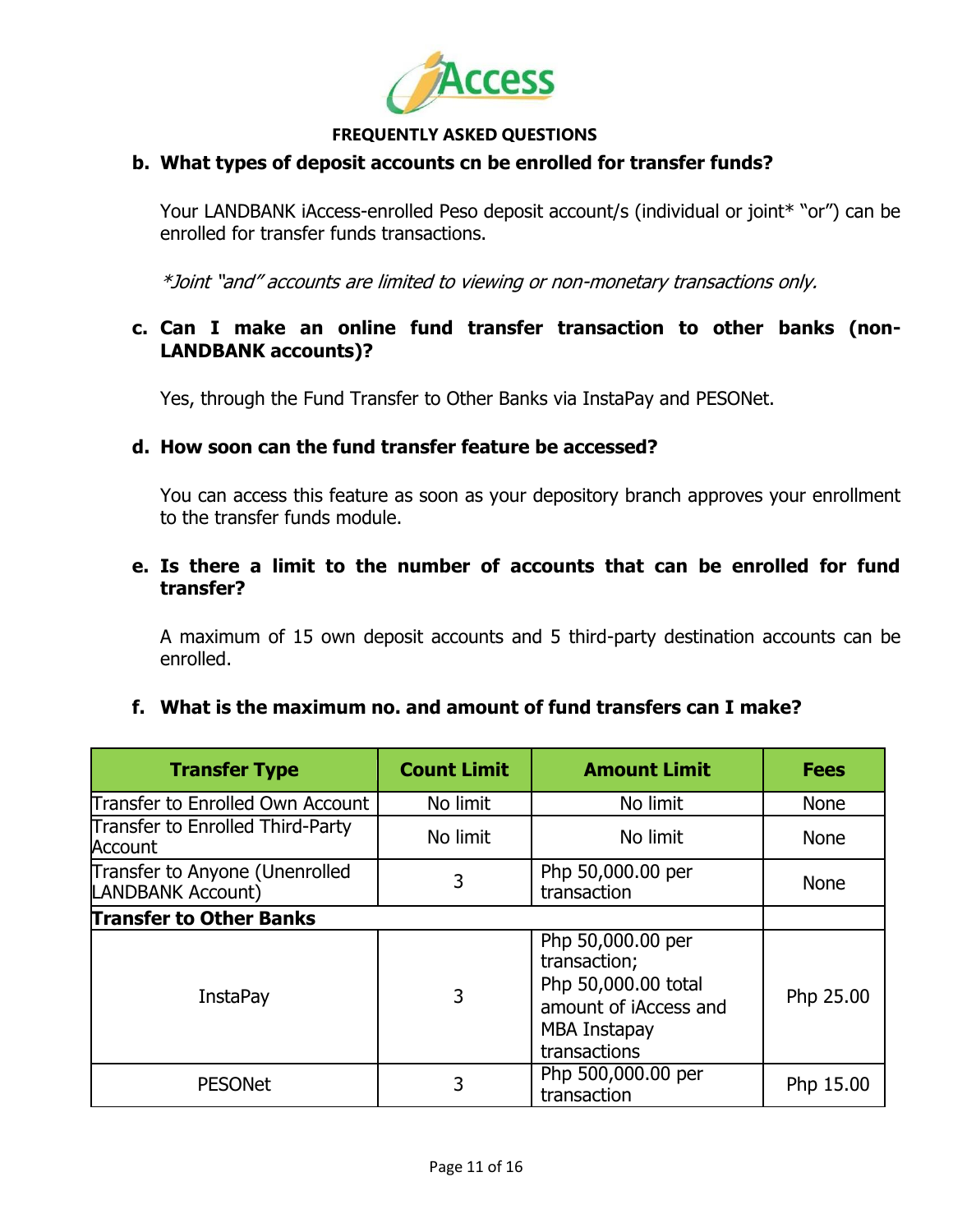

# **g. How can I include additional destination accounts for transfer funds?**

Submit to your Servicing Branch a LI-EMA form indicating the additional account numbers to be enrolled in the transfer funds facility.

# **h. When will the fund transfer transaction be posted?**

- i. Transfer funds made thru the following are posted on a real-time basis :
	- $\triangleright$  Transfer to Own Account
	- $\triangleright$  Transfer to a Registered 3rd Party Account
	- $\triangleright$  Transfer to Anyone (Non-registered LANDBANK Account)
	- $\triangleright$  Transfer to Other Banks via InstaPay
	- ii. Transfer to Other Banks via PESONet is not real-time. Crediting by other banks should be made within the same day if the fund transfer was made before cut-off time of 10:00 AM. Otherwise, the fund transfer request will be processed the next banking day.

# **i. What is the proof of a successful fund transfer transaction?**

A system generated transaction acknowledgement number will be shown on screen for every successful fund transfer.

# **7. Checkbook Requisition**

# **a. Can the Checkbook Requisition feature be accessed upon enrollment?**

You can access this feature as soon as your enrollment is approved by your depository branch.

Checkless ATM accounts are not eligible for enrollment in the Checkbook Requisition facility.

### **b. How many checkbooks can be requested online?**

A maximum of three (3) checkbooks can be requested per day. Each request is subject to validation and approval of your depository branch.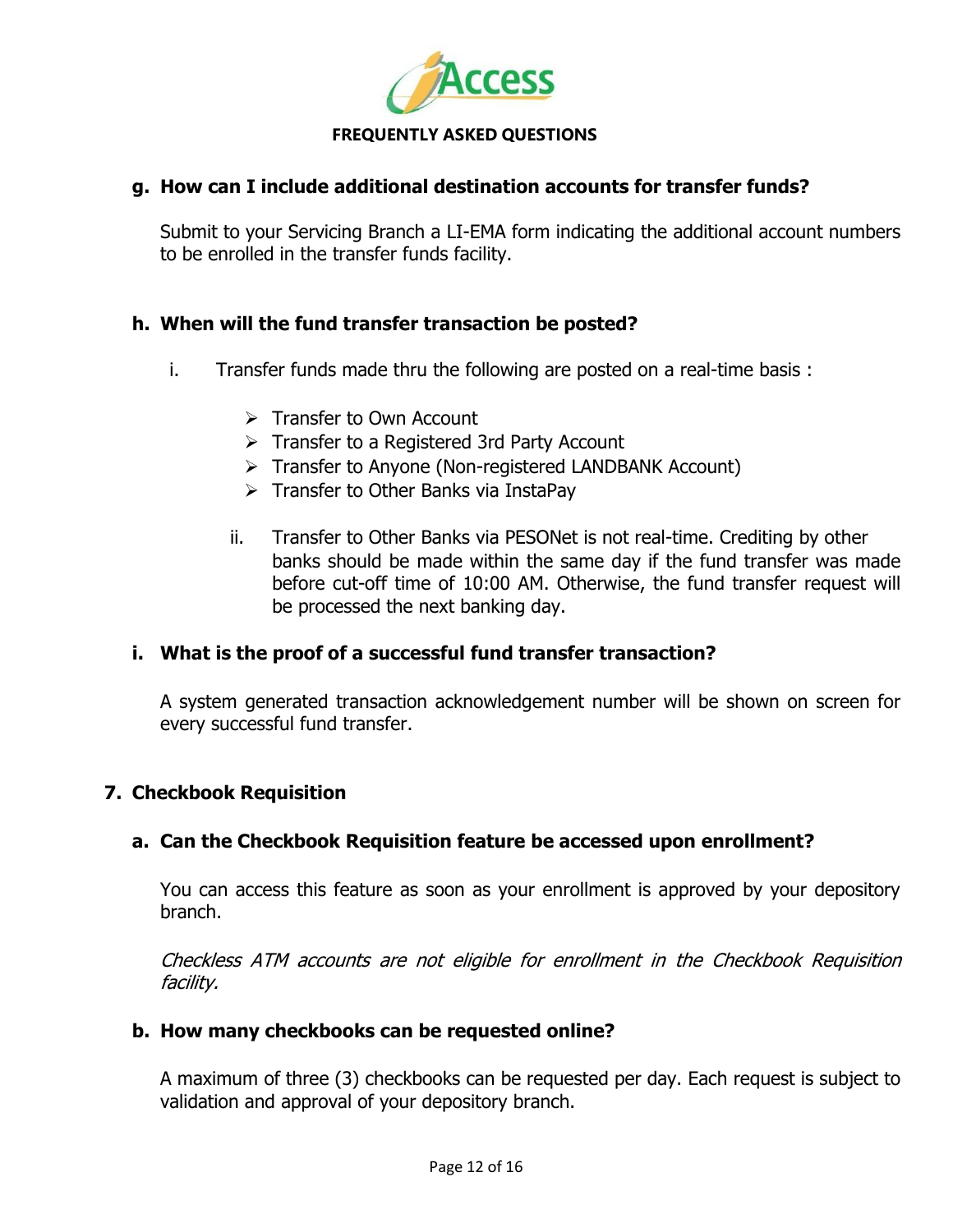

# **c. How will I know if my request was approved?**

You will be notified via email if your checkbook request has been approved.

### **d. When will my requested checkbook/s be available?**

Once your request is approved by your depository branch, your account will be debited for the cost of the requested checkbook/s. After three weeks from approval of your request and before pick-up, you may contact your depository branch to ensure availability of the checkbook/s.

# **e. How much is the cost per checkbook?**

The cost of checkbook will be displayed in the iAccess Checkbook Re-order page.

# **8. Report of Lost/Stolen Card**

# **a. If I report my lost ATM card online, when will the ATM card be blocked?**

Your ATM card and its corresponding account will be automatically blocked once you report a lost/stolen card. A system generated acknowledgement number will be shown on screen as reference of your transaction.

Once blocked, your card will be captured when used in LANDBANK ATM. Likewise, transactions will also be blocked when used in Expressnet/Megalink/Bancnet ATMs.

### **b. Once my ATM card\* is blocked, can I transact using other channels?**

Yes, you can continue transacting via LANDBANK iAccess, LANDBANK Phone Access, and over-the-counter. Only transactions via ATM shall be blocked.

\*This does not apply to LANDBANK VISA Debit Card.

# **c. How do I cancel this transaction in case I find my ATM card?**

Submit to your depository branch a duly-accomplished ATM Card Request/Update Form (ACRUF). This form can also be downloaded and printed from the LANDBANK iAccess website (https://www.lbpiaccess.com). The form can be found at the left-hand side menu (Download Forms & Requirement) after you log-in.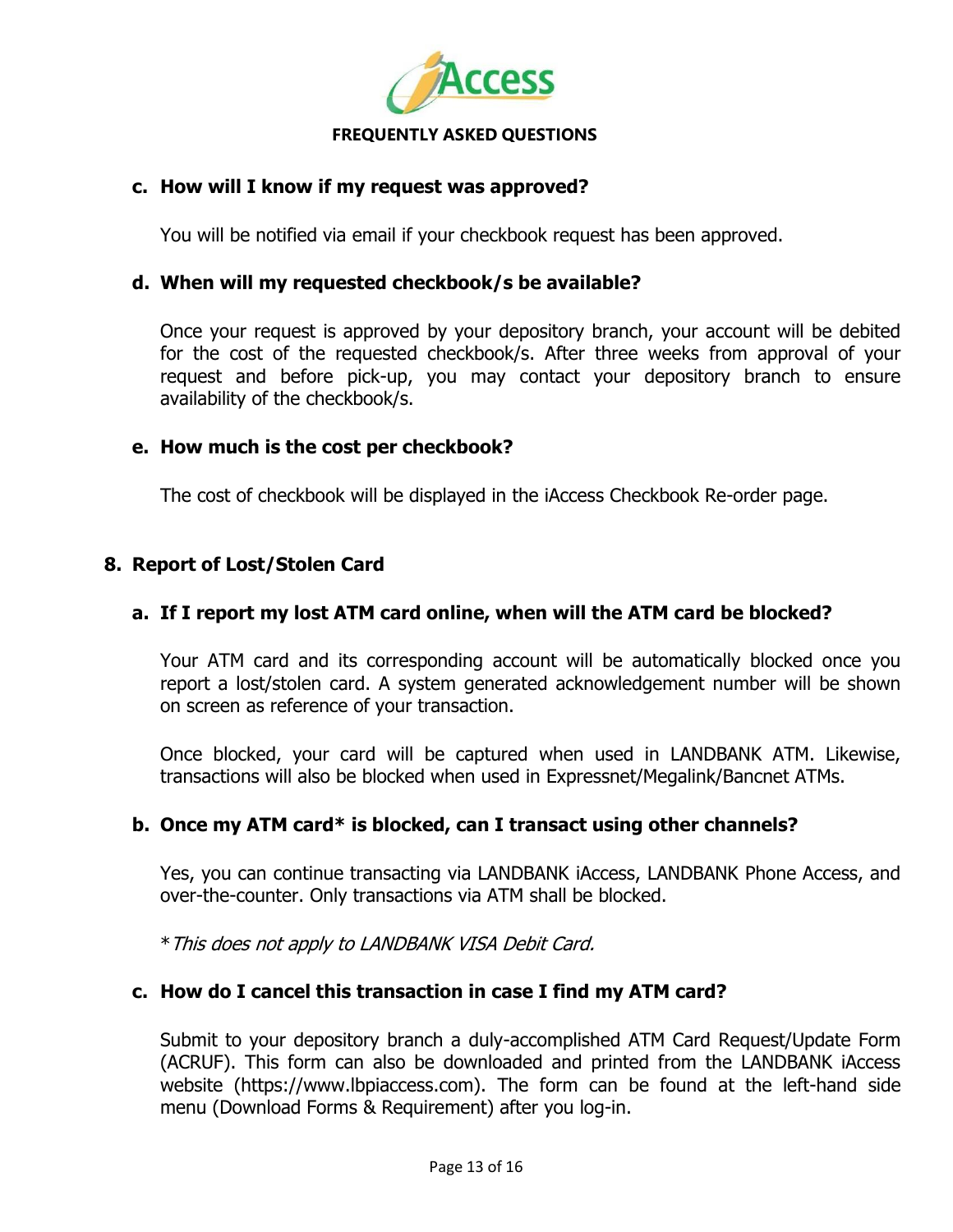

# **9. Change of Password**

# **a. When do I change my password?**

For security purposes, the LANDBANK iAccess will require you to change your password every 999 days. A notification will appear on your screen five (5) days before expiration of your password to remind you to change your password.

If you feel that your password has been compromised, we encourage you to change your password immediately using the Change Password facility under the Security Information module.

### **10. Logout**

# **a. What is Logout for?**

Logout let's you end your online session. It is important that you avoid improper logout (i.e. clicking the "X" button on the upper right corner of your screen or the back arrow of your browser). Improper logout ends your session but you will have to wait for 20 minutes before you can log-in again.

# **D. Security**

# **1. Is my LANDBANK iAccess account secure?**

Yes, your iAccess account is secure with the following security features:

- a. It requires your nominated LANDBANK iAccess ID, password, and a One-Time PIN (OTP).
- b. It is protected with 128-bit SSL encryption technology to ensure privacy and confidentiality of account information and transactions.
- c. It is authenticated and certified by the Verisign digital certificate authority. Verisign is the leading Secure Sockets Layer (SSL) certificate authority enabling secure e-commerce, communications, and interactions for websites, intranets, and extranets.
- d. Its Uniform Resource Locator (URL) has an additional "s" string, which signifies that the website is secure[\(https://www.lbpiaccess.com\)](https://www.lbpiaccess.com/).
- e. Its login page screen has a lock icon which also indicates that the website is secure.
- f. It has a clickable Verisign icon, which links you to the Verisign digital certificate.
- g. It is provided with an automatic logout feature after 15 minutes of inactivity.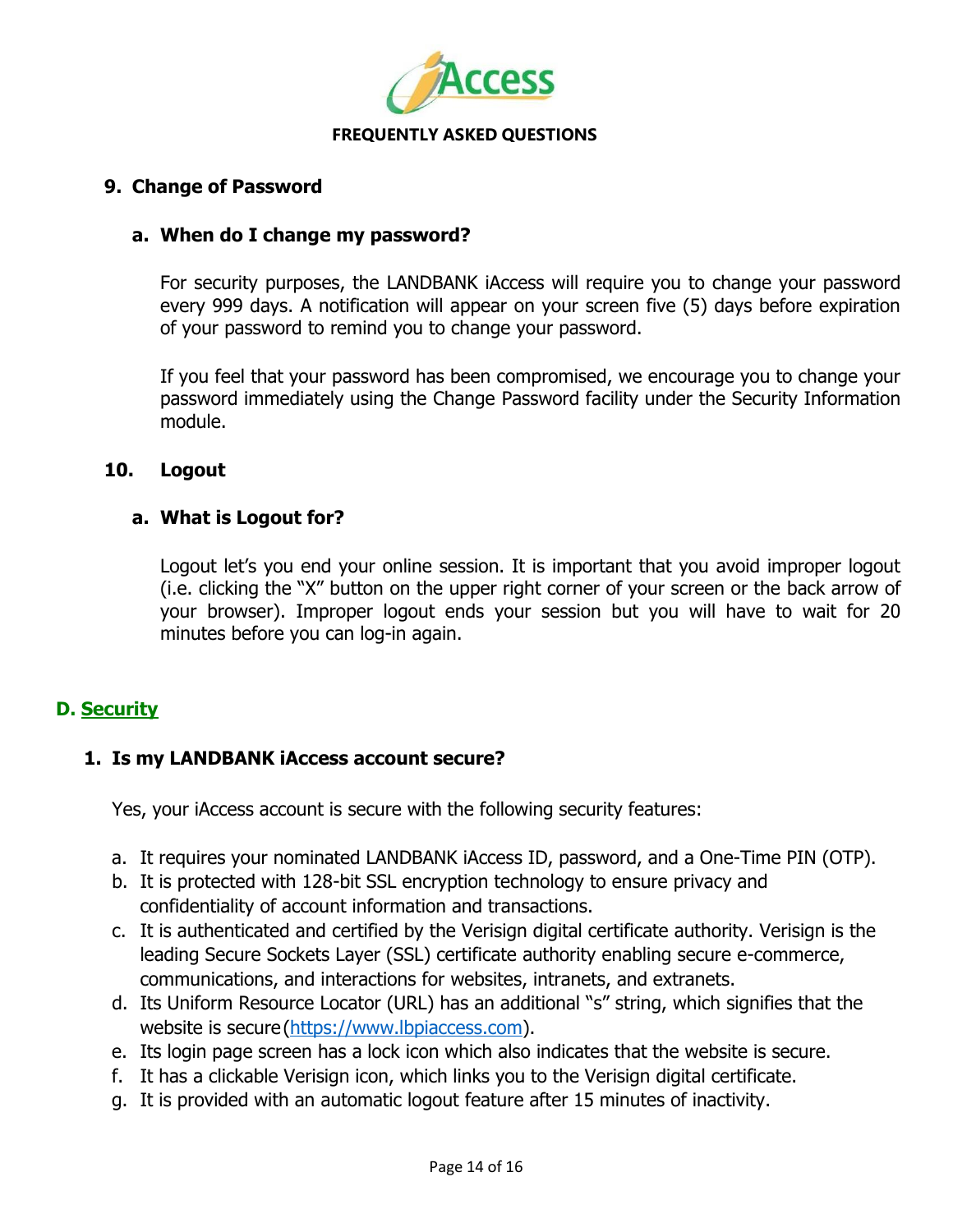

# **2. How will we know that we entered the right LANDBANK iAccess website?**

From the login page, click the Verisign icon to verify the website's authenticity. You should be redirected to theVerisign digital certificate.

# **3. How do I ensure continued protection of my LANDBANK iAccess account and password?**

You play a vital role in protecting your account. The following are our recommendations on how you can protect your LANDBANK iAccess account and password:

- a. Do not write or reveal your password to anyone.
- b. Make your password hard to guess but easily remembered by you. Use a combination of number, upper and lower case letters. Avoid obvious terms that may be associated with you like name, birthday, and telephone number. Avoid using repetitive or consecutive digits.
- c. Check account balances and statements regularly to identify unusual transactions.
- d. Change your password regularly or whenever you deem it necessary.
- e. Do not leave your Internet banking session unattended at any time.
- f. Always exit using the logout button to ensure you end your Internet banking session securely before going to other sites.
- g. Check email messages sent to you by LANDBANK iAccess regarding your Internet banking transactions.
- h. Contact LANDBANK immediately if you suspect something unusual with your LANDBANK iAccess account.

# **E. Concerns and Problems Encountered**

# **1. What should I do if I cannot log in?**

Make sure you key-in the correct LANDBANK iAccess ID and password. Please note that your LANDBANK password is case sensitive.

If you input the wrong password three (3) consecutive times, you will no longer be able to login. If you still remember your password, you can request to have your iAccess account unlocked by clicking the Unlock ID link from the iAccess log-in page, or request unlocking of your account via Customer Care or via branch.